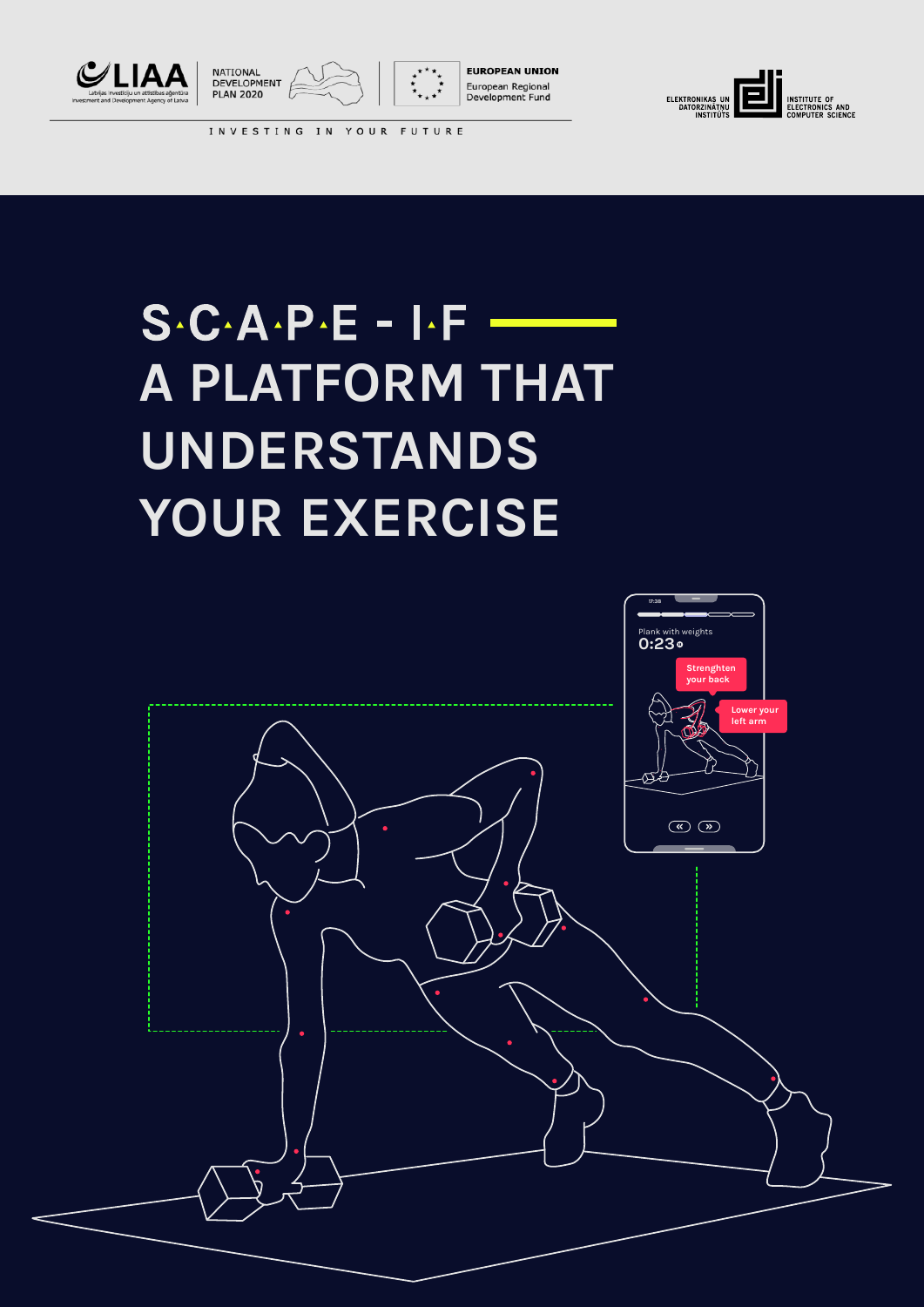# THE PROBLEM

A 2019 study, published in Mayo Clinic Proceedings, indicates that 37.5% of study participants within 6 weeks reported at least one injury during a training session in high-intensity group workout classes (HIIT, circuit training, or any other vigorous forms of weight training).

#### It I s as we imagine **1 out of every 5** gym attendees will hurt themselves within the next month or so.

When performing physical exercises, it is difficult to evaluate if the activities are performed properly. This can lead to less efficient exercise, serious injuries, and health deterioration.

Less efficient exercise means that improvements will be seen over a longer period of time than necessary, or no improvement will be seen at all, meaning that a person can lose their motivation for performing physical activities.

Moreover, as for global COVID-19 pandemic, a lot of people that are engaged in physical activities are demotivated in getting to sports facilities for training assistance, limiting them to performing exercises at home without physical assistance or with the assistance being via video call, making them more prone to injuries or inefficient workouts.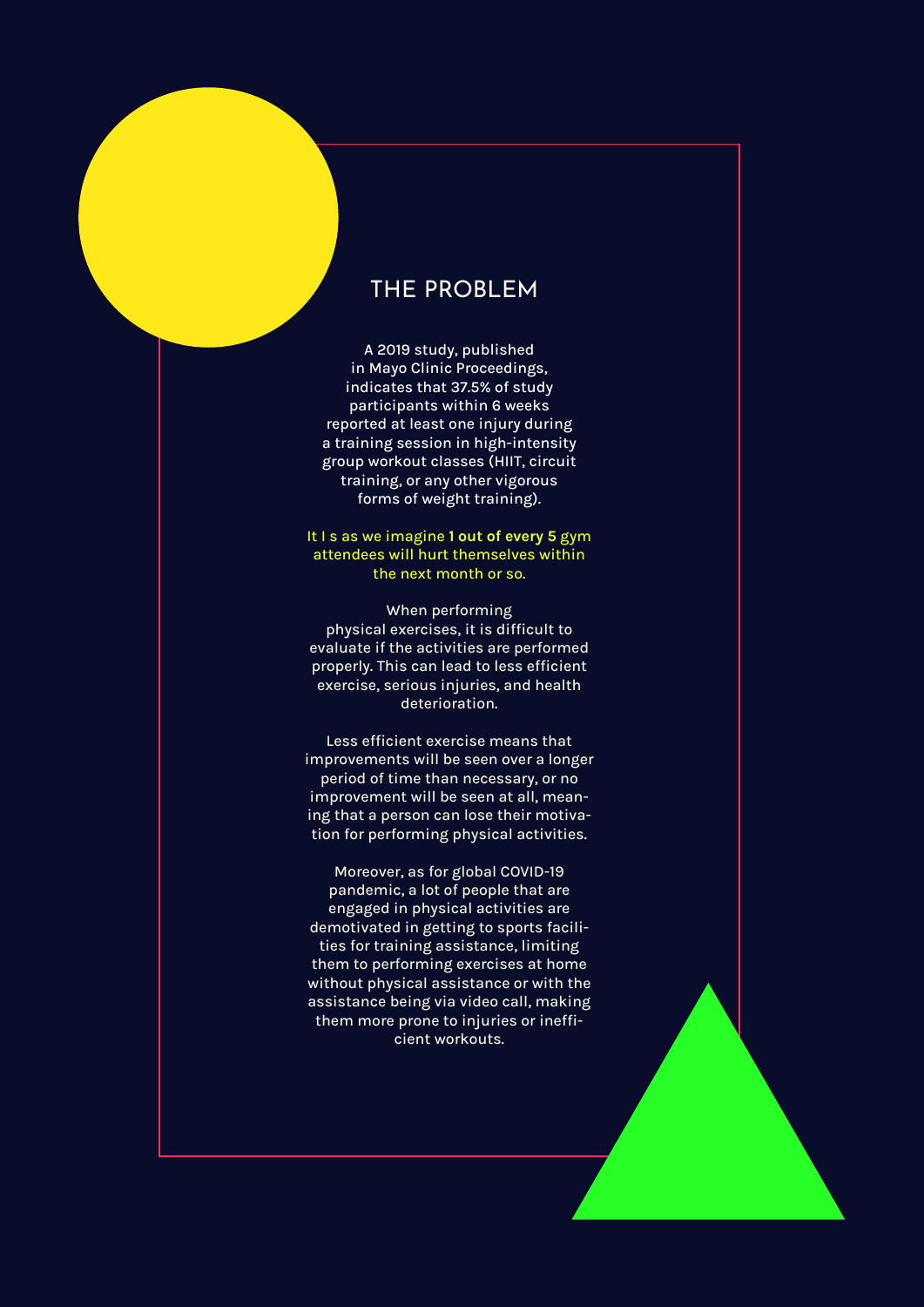

Our proposed solution (clothing with built-in sensors and mobile app) works as a complete sports ecosystem:

To use this platform to create more relevant workouts, train their clients on the spot or remotely, and better understand their clients' progress and performance.

# FOR TRAINERS FOR SPORTS PRACTITIONERS

To become more aware of their body readiness level, understand key factors that contribute to injuries and better performance, analyze the progress and follow virtual assistance to supervise physical activities and enabling the freedom of choice where and when to perform exercises more safely with or without expert's presence.

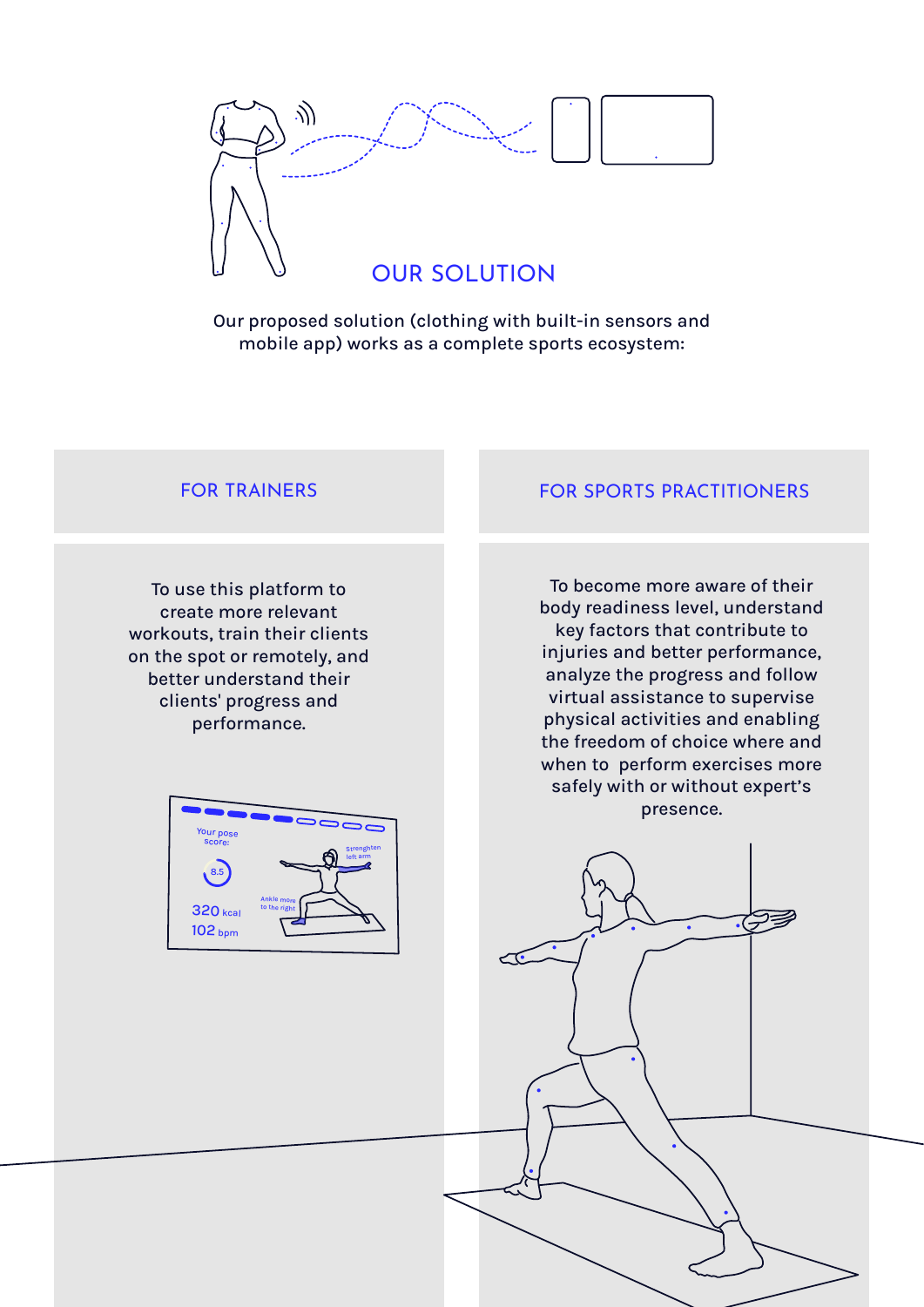# BASIS OF THE TECHNOLOGY

### 01 MOBILE APP

Android and iOS mobile app where data from a smart wearable are sent for further movement analysis and data visualization.

It's the world-first mobile app that helps to connect in a deeper level sport practitioner with their bodies and their trainers.

For trainers it's a platform to uniquely sell their training programs and track practitioner's progress remotely or on spot.

Yet for practitioners - it's a safe haven to learn sports in a progressive, flexible and, most importantly, in correct way with live feedback and progress tracking.

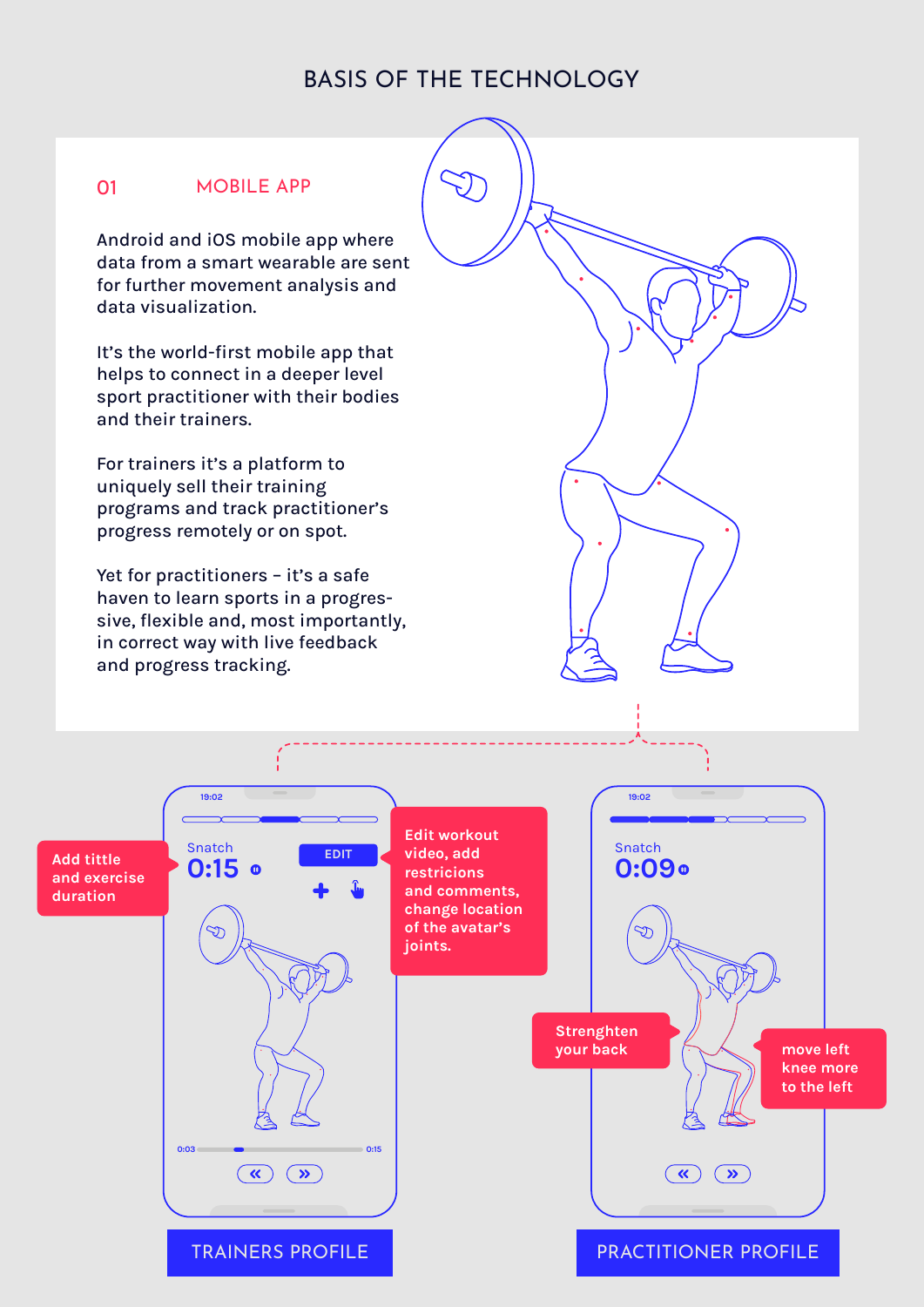#### SMART SPORT CLOTHING 02

The sensor nodes are embedded on wearable tracksuits and are connected using wired communication (using conductive threads as electric conductors).

Power is supplied from a lithium battery. The number of sensors used can be changed and adjusted for different application requirements. Data is sent wirelessly to a portable device (smartphone, tablet) or personal computer for processing and feedback.

Bluetooth low energy protocol is used for data transmission to achieve energy efficiency for maximized battery life.

**18** coin-size sensors

Accelerometer, magnetometer and gyroscope sensors fusion

Data transmitted via Bluetooth low energy protocol to the app

Prototype tested to withstand at least 40 washing hours is subject to change based on the final production design

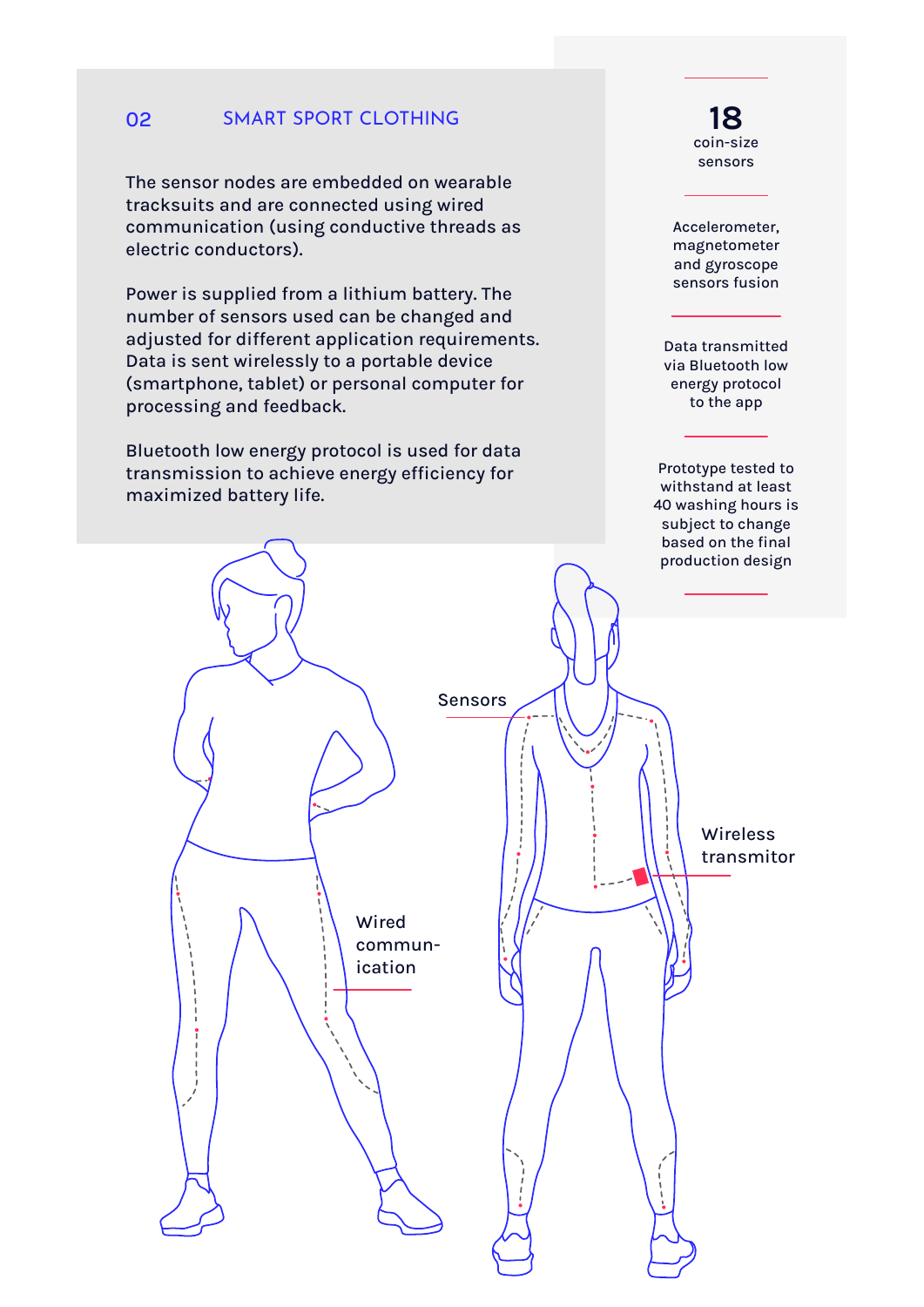# OUR MAIN DIFFERENCE FROM OTHER SIMILAR SOLUTIONS



Real-time low energy motion reconstruction 50 frames per second.

01 02



Movement analysis and 360° visualization, including a comparison of movements from multiple people.

03 04



Minimized wireless interference as opposed to multiple wireless sensor nodes.



All the sensors are fixed in washable clothing, so it's not complicated putting the apparel on and wearing it. Separate sensors don't need to be attached or charged individually.



## 05

We are fully mobile and not affected by the environment, lighting, etc. thus no external setup is needed, such as cameras, beacons, etc.